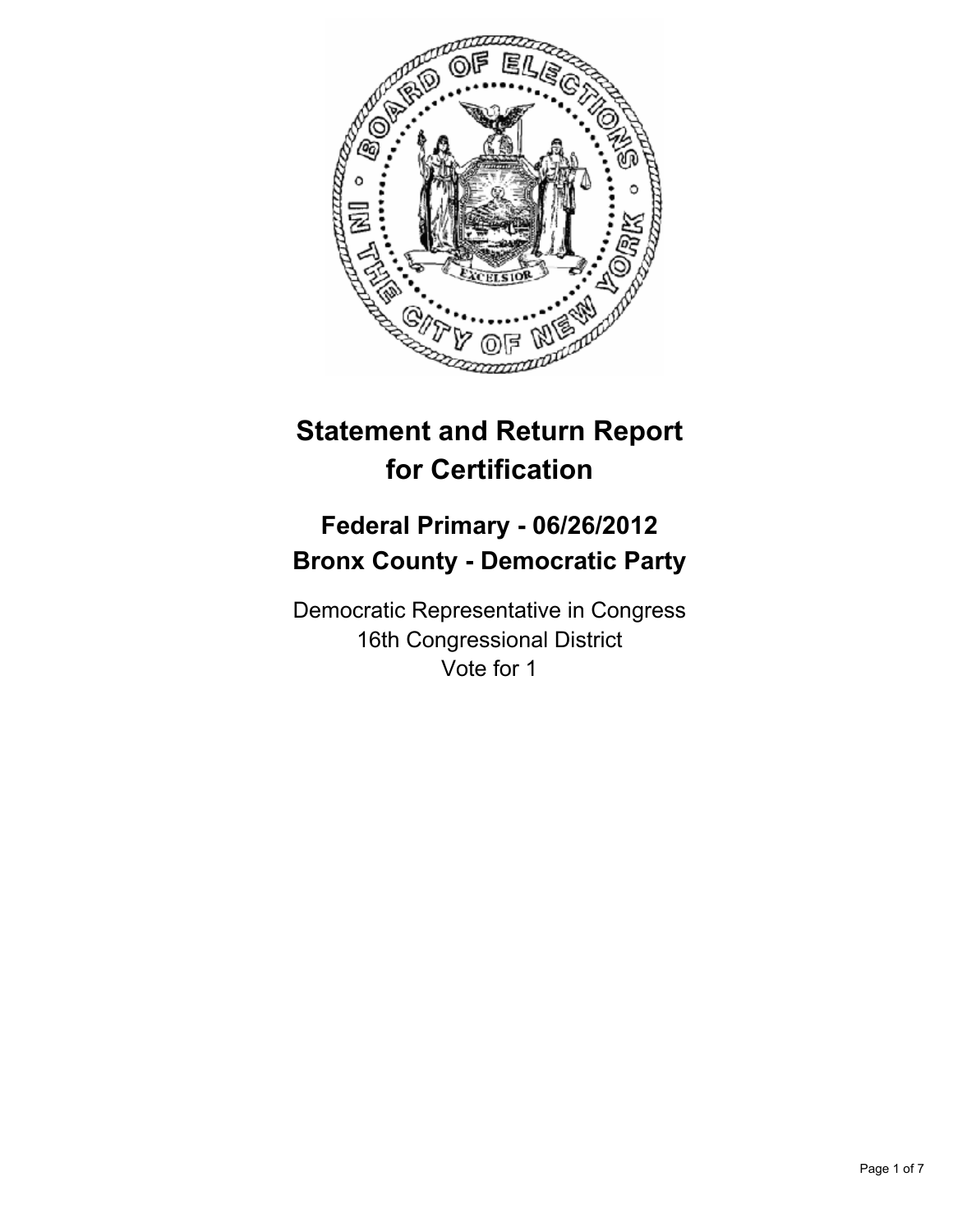

| PUBLIC COUNTER                                           | 50 |
|----------------------------------------------------------|----|
| <b>EMERGENCY</b>                                         | 0  |
| ABSENTEE/MILITARY                                        |    |
| <b>FEDERAL</b>                                           | 4  |
| SPECIAL PRESIDENTIAL                                     | 0  |
| <b>AFFIDAVIT</b>                                         | 0  |
| <b>Total Ballots</b>                                     | 55 |
| Less - Inapplicable Federal/Special Presidential Ballots | 0  |
| <b>Total Applicable Ballots</b>                          | 55 |
| ELIOT L ENGEL                                            | 47 |
| ANIELLO A.M. GRIMALDI                                    | 6  |
| ADRIANO ESPAILLAT (WRITE-IN)                             |    |
| <b>Total Votes</b>                                       | 54 |
| Unrecorded                                               | 1  |

| <b>PUBLIC COUNTER</b>                                    | 106      |
|----------------------------------------------------------|----------|
| <b>EMERGENCY</b>                                         | 0        |
| ABSENTEE/MILITARY                                        | 30       |
| <b>FEDERAL</b>                                           | 1        |
| SPECIAL PRESIDENTIAL                                     | 0        |
| <b>AFFIDAVIT</b>                                         | $\Omega$ |
| <b>Total Ballots</b>                                     | 137      |
| Less - Inapplicable Federal/Special Presidential Ballots | $\Omega$ |
| <b>Total Applicable Ballots</b>                          | 137      |
| <b>ELIOT L ENGEL</b>                                     | 87       |
| ANIELLO A.M. GRIMALDI                                    | 26       |
| ADRIANO ESPAILLAT (WRITE-IN)                             | 1        |
| UNATTRIBUTABLE WRITE-IN (WRITE-IN)                       | 1        |
| <b>Total Votes</b>                                       | 115      |
| Unrecorded                                               | 22       |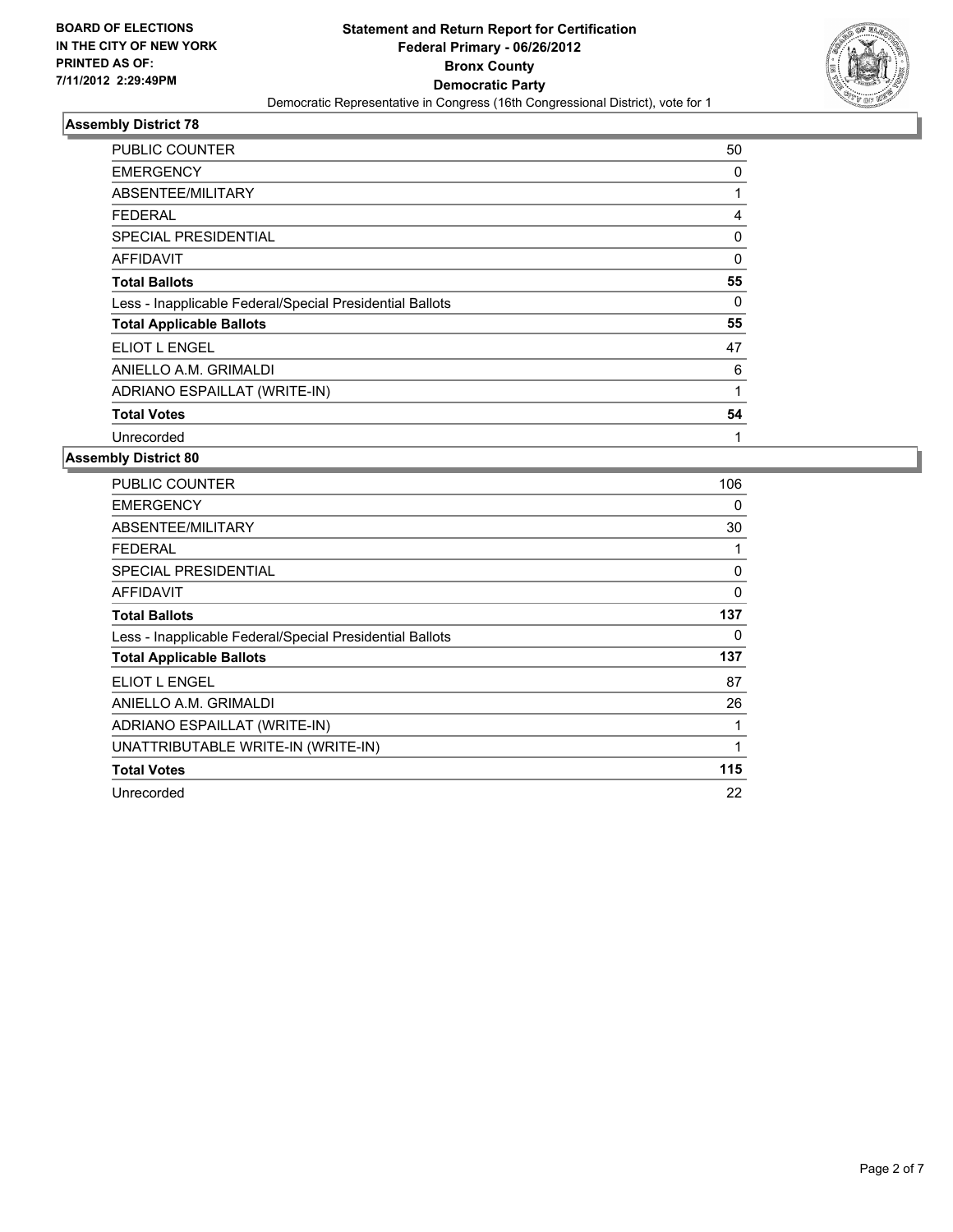

| <b>PUBLIC COUNTER</b>                                    | 2,335          |
|----------------------------------------------------------|----------------|
| <b>EMERGENCY</b>                                         | 0              |
| <b>ABSENTEE/MILITARY</b>                                 | 174            |
| <b>FEDERAL</b>                                           | 45             |
| <b>SPECIAL PRESIDENTIAL</b>                              | 0              |
| <b>AFFIDAVIT</b>                                         | 18             |
| <b>Total Ballots</b>                                     | 2,572          |
| Less - Inapplicable Federal/Special Presidential Ballots | 0              |
| <b>Total Applicable Ballots</b>                          | 2,572          |
| ELIOT L ENGEL                                            | 2,104          |
| ANIELLO A.M. GRIMALDI                                    | 405            |
| A. ESPAILLATT (WRITE-IN)                                 | 1              |
| ABRAHAM BAUMEL (WRITE-IN)                                | $\mathbf{1}$   |
| ADRIANO ESPAILLAT (WRITE-IN)                             | 3              |
| ADRIANO ESPAILLATT (WRITE-IN)                            | 1              |
| ADRIANO SPAILLAT (WRITE-IN)                              | $\mathbf{1}$   |
| CHARLES RANGEL (WRITE-IN)                                | 5              |
| DAN WEINSTEIN (WRITE-IN)                                 | 1              |
| G. OLIVER KOPPEL (WRITE-IN)                              | 1              |
| JOEL CHAIKEN (WRITE-IN)                                  | $\mathbf 1$    |
| JOEL G. CHAIKEN (WRITE-IN)                               | 1              |
| MARTIN PLOTKIV (WRITE-IN)                                | 1              |
| PAUL SHUMAN (WRITE-IN)                                   | $\mathbf 1$    |
| PHILIP ALCABES (WRITE-IN)                                | 1              |
| THOMAS JEFFERSON (WRITE-IN)                              | $\mathbf{1}$   |
| UNATTRIBUTABLE WRITE-IN (WRITE-IN)                       | $\overline{2}$ |
| <b>Total Votes</b>                                       | 2,531          |
| Unrecorded                                               | 41             |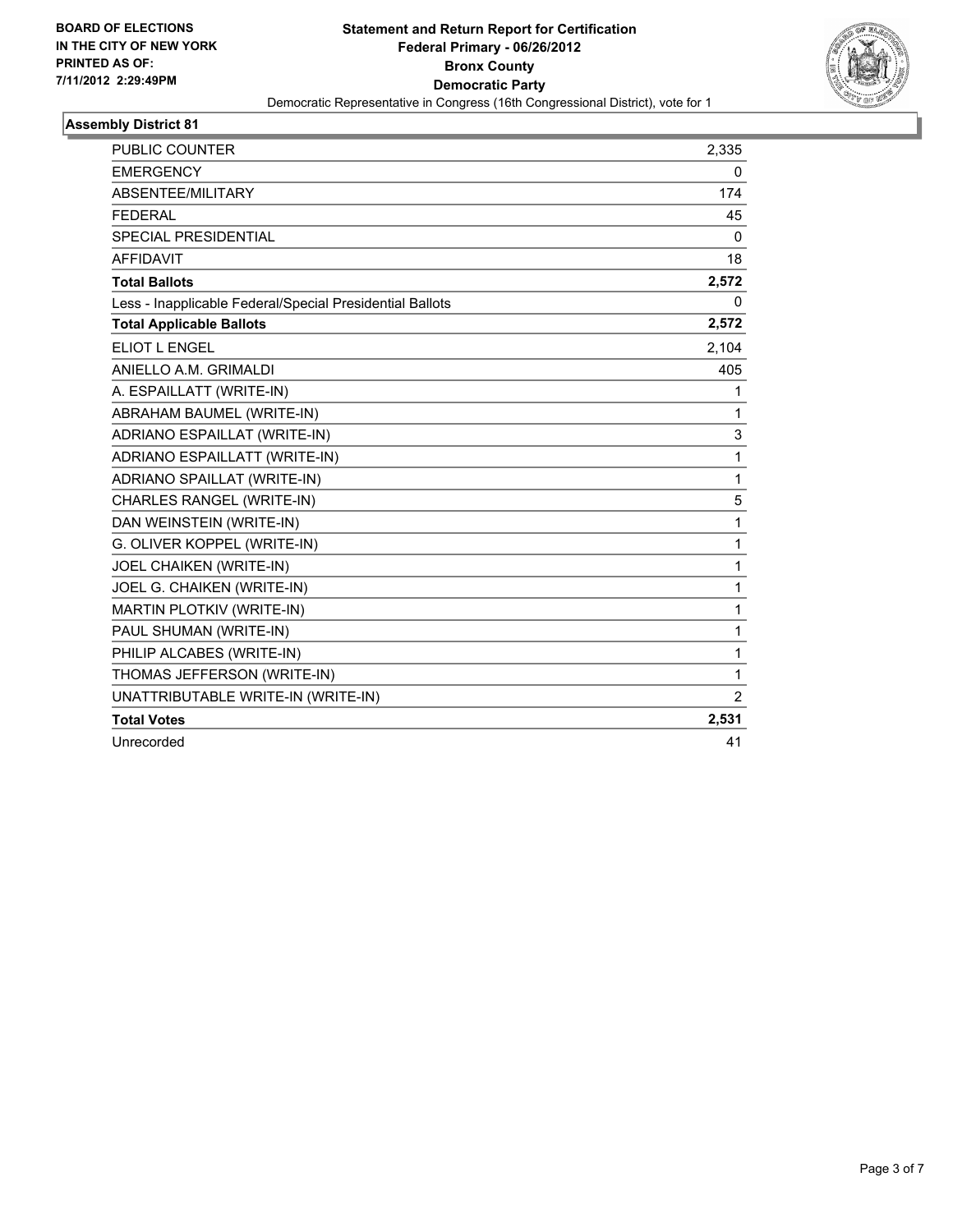

| PUBLIC COUNTER                                           | 1,661          |
|----------------------------------------------------------|----------------|
| <b>EMERGENCY</b>                                         | 0              |
| ABSENTEE/MILITARY                                        | 76             |
| <b>FEDERAL</b>                                           | 10             |
| <b>SPECIAL PRESIDENTIAL</b>                              | $\mathbf{0}$   |
| <b>AFFIDAVIT</b>                                         | 14             |
| <b>Total Ballots</b>                                     | 1,761          |
| Less - Inapplicable Federal/Special Presidential Ballots | 0              |
| <b>Total Applicable Ballots</b>                          | 1,761          |
| <b>ELIOT L ENGEL</b>                                     | 1,306          |
| ANIELLO A.M. GRIMALDI                                    | 429            |
| ADRIANO ESPAILLAT (WRITE-IN)                             | 1              |
| <b>ADRIANO ESPILAT (WRITE-IN)</b>                        | 1              |
| ADRINO ESPAILLAT (WRITE-IN)                              | 1              |
| ANDY KING (WRITE-IN)                                     | 1              |
| CLYDE WILLIAMS (WRITE-IN)                                | 1              |
| CONGRESSMAN JOSEPH CROWLEY (WRITE-IN)                    | 1              |
| EVELYN TURNER (WRITE-IN)                                 | 1              |
| JAMES A. JOHNSON (WRITE-IN)                              | 1              |
| JOE CROWLEY (WRITE-IN)                                   | $\overline{c}$ |
| LAURA M. COLEMAN (WRITE-IN)                              | 1              |
| STEPEHEN KAUFMAN (WRITE-IN)                              | 1              |
| UNATTRIBUTABLE WRITE-IN (WRITE-IN)                       | $\overline{7}$ |
| <b>Total Votes</b>                                       | 1,754          |
| Unrecorded                                               | 7              |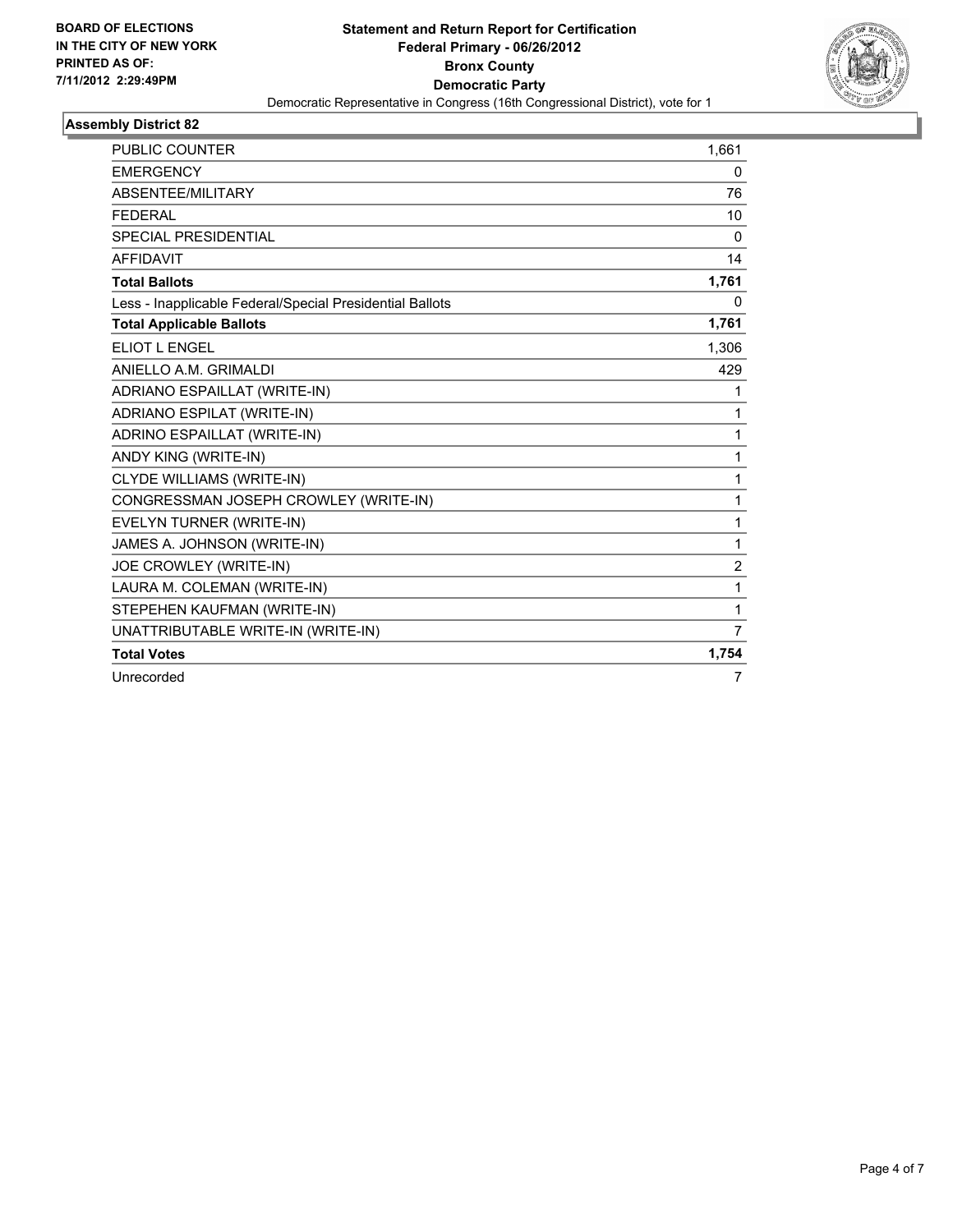

| <b>PUBLIC COUNTER</b>                                    | 2.264          |
|----------------------------------------------------------|----------------|
| <b>EMERGENCY</b>                                         | 0              |
| ABSENTEE/MILITARY                                        | 166            |
| <b>FEDERAL</b>                                           | 14             |
| <b>SPECIAL PRESIDENTIAL</b>                              | $\Omega$       |
| <b>AFFIDAVIT</b>                                         | 23             |
| <b>Total Ballots</b>                                     | 2,467          |
| Less - Inapplicable Federal/Special Presidential Ballots | 0              |
| <b>Total Applicable Ballots</b>                          | 2,467          |
| <b>ELIOT L ENGEL</b>                                     | 2,041          |
| ANIELLO A.M. GRIMALDI                                    | 326            |
| ADRIANO ESPAILLAT (WRITE-IN)                             | $\overline{2}$ |
| ADRIANO ESPALLAT (WRITE-IN)                              | 3              |
| ADRINNO ESPAILLAT (WRITE-IN)                             | 1              |
| AKEEM JEFFRIES (WRITE-IN)                                | 1              |
| CARMEN ROSA (WRITE-IN)                                   | 1              |
| <b>CHARLES BARRON (WRITE-IN)</b>                         | 1              |
| CHARLES RANGEL (WRITE-IN)                                | 2              |
| CHARLIE RANGLE (WRITE-IN)                                | 1              |
| DONALD DUCK (WRITE-IN)                                   | 1              |
| MICKEY MOUSE (WRITE-IN)                                  | 1              |
| <b>NASIR MUHAMMAD (WRITE-IN)</b>                         | 1              |
| UNATTRIBUTABLE WRITE-IN (WRITE-IN)                       | $\overline{2}$ |
| <b>Total Votes</b>                                       | 2,384          |
| Unrecorded                                               | 83             |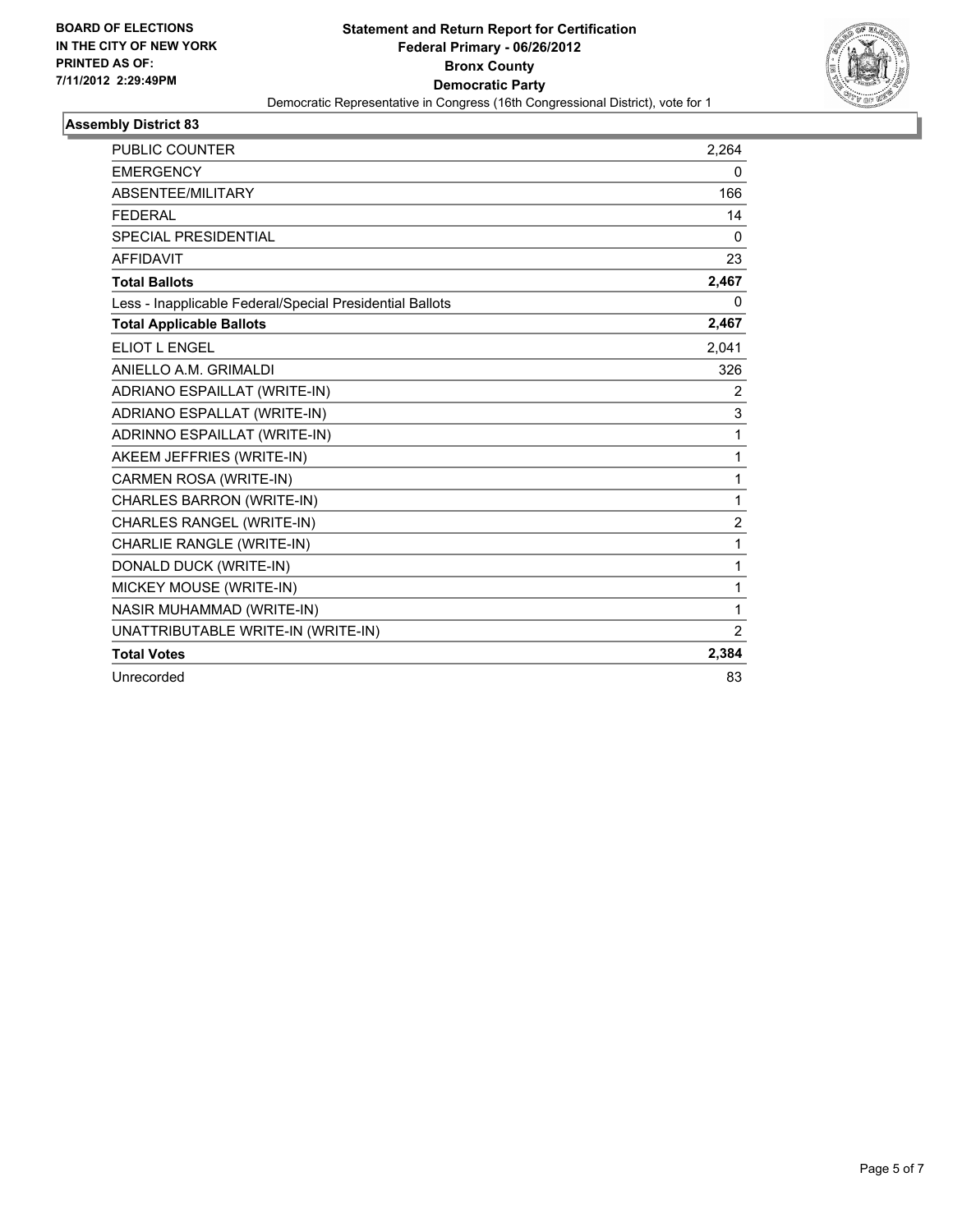

### **Total for Democratic Representative in Congress (16th Congressional District) - Bronx County**

| PUBLIC COUNTER                                           | 6,416           |
|----------------------------------------------------------|-----------------|
| <b>EMERGENCY</b>                                         | 0               |
| ABSENTEE/MILITARY                                        | 447             |
| <b>FEDERAL</b>                                           | 74              |
| SPECIAL PRESIDENTIAL                                     | 0               |
| AFFIDAVIT                                                | 55              |
| <b>Total Ballots</b>                                     | 6,992           |
| Less - Inapplicable Federal/Special Presidential Ballots | 0               |
| <b>Total Applicable Ballots</b>                          | 6,992           |
| ELIOT L ENGEL                                            | 5,585           |
| ANIELLO A.M. GRIMALDI                                    | 1,192           |
| A. ESPAILLATT (WRITE-IN)                                 | 1               |
| ABRAHAM BAUMEL (WRITE-IN)                                | 1               |
| ADRIANO ESPAILLAT (WRITE-IN)                             | 8               |
| ADRIANO ESPAILLATT (WRITE-IN)                            | 1               |
| ADRIANO ESPALLAT (WRITE-IN)                              | 3               |
| ADRIANO ESPILAT (WRITE-IN)                               | 1               |
| ADRIANO SPAILLAT (WRITE-IN)                              | 1               |
| ADRINNO ESPAILLAT (WRITE-IN)                             | 1               |
| ADRINO ESPAILLAT (WRITE-IN)                              | 1               |
| AKEEM JEFFRIES (WRITE-IN)                                | $\mathbf{1}$    |
| ANDY KING (WRITE-IN)                                     | 1               |
| CARMEN ROSA (WRITE-IN)                                   | 1               |
| CHARLES BARRON (WRITE-IN)                                | $\mathbf{1}$    |
| CHARLES RANGEL (WRITE-IN)                                | $\overline{7}$  |
| CHARLIE RANGLE (WRITE-IN)                                | 1               |
| CLYDE WILLIAMS (WRITE-IN)                                | $\mathbf{1}$    |
| CONGRESSMAN JOSEPH CROWLEY (WRITE-IN)                    | 1               |
| DAN WEINSTEIN (WRITE-IN)                                 | 1               |
| DONALD DUCK (WRITE-IN)                                   | $\mathbf{1}$    |
| EVELYN TURNER (WRITE-IN)                                 | 1               |
| G. OLIVER KOPPEL (WRITE-IN)                              | 1               |
| JAMES A. JOHNSON (WRITE-IN)                              | 1               |
| JOE CROWLEY (WRITE-IN)                                   | 2               |
| <b>JOEL CHAIKEN (WRITE-IN)</b>                           | 1               |
| JOEL G. CHAIKEN (WRITE-IN)                               | 1               |
| LAURA M. COLEMAN (WRITE-IN)                              | 1               |
| MARTIN PLOTKIV (WRITE-IN)                                | 1               |
| MICKEY MOUSE (WRITE-IN)                                  | 1               |
| NASIR MUHAMMAD (WRITE-IN)                                | 1               |
| PAUL SHUMAN (WRITE-IN)                                   | 1               |
| PHILIP ALCABES (WRITE-IN)                                | 1               |
| STEPEHEN KAUFMAN (WRITE-IN)                              | 1               |
| THOMAS JEFFERSON (WRITE-IN)                              | 1               |
| UNATTRIBUTABLE WRITE-IN (WRITE-IN)                       | 12 <sup>°</sup> |
| <b>Total Votes</b>                                       | 6,838           |